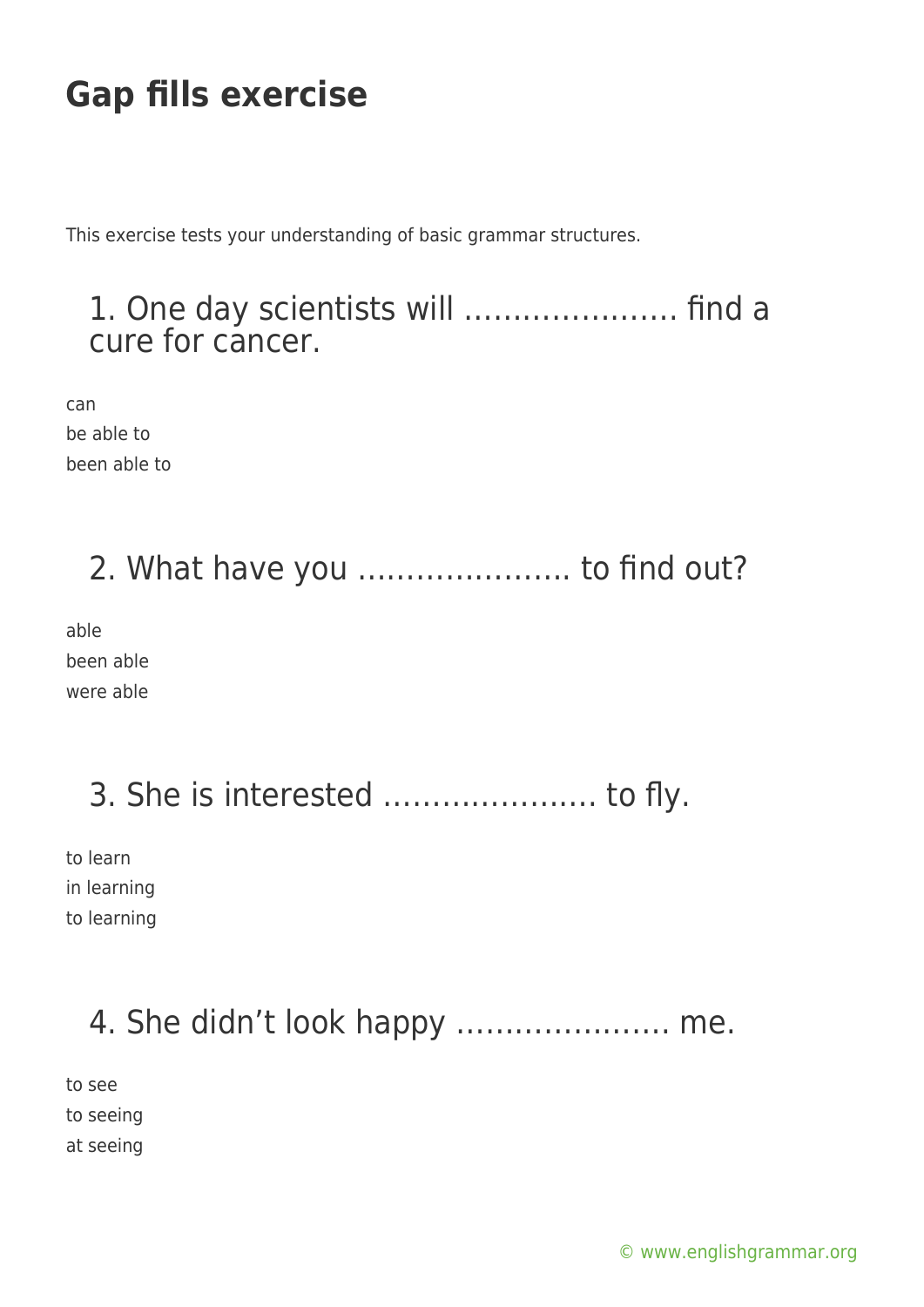### 5. That laptop is yours, …………………..?

is it isn't it does it doesn't it

6. It was …………………. that we didn't go out.

a so warm day so warm day so warm a day

#### 7. They are …………………. in love with each other.

mad madly badly

8. He was …………………. injured in the accident.

fatal fatally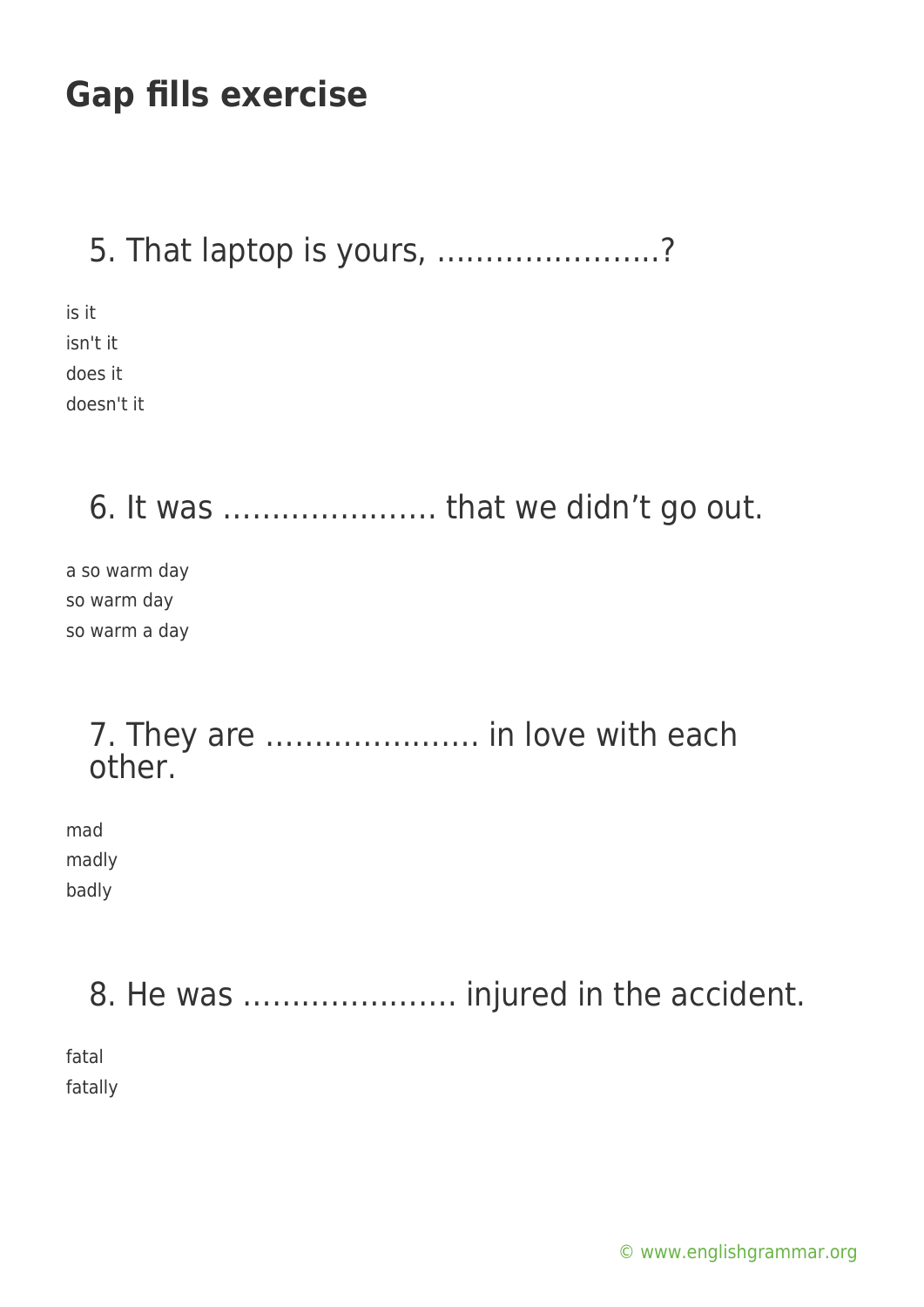### 9. You can speak …………………..

free freely

### 10. He very much enjoys ………………….

to swim swimming to swimming

#### Answers

- 1. One day scientists will be able to find a cure for cancer.
- 2. What have you been able to find out?
- 3. She is interested in learning to fly.
- 4. She didn't look happy to see me.
- 5. That laptop is yours, isn't it?
- 6. It was so warm a day that we didn't go out.
- 7. They are madly in love with each other.
- 8. He was fatally injured in the accident.